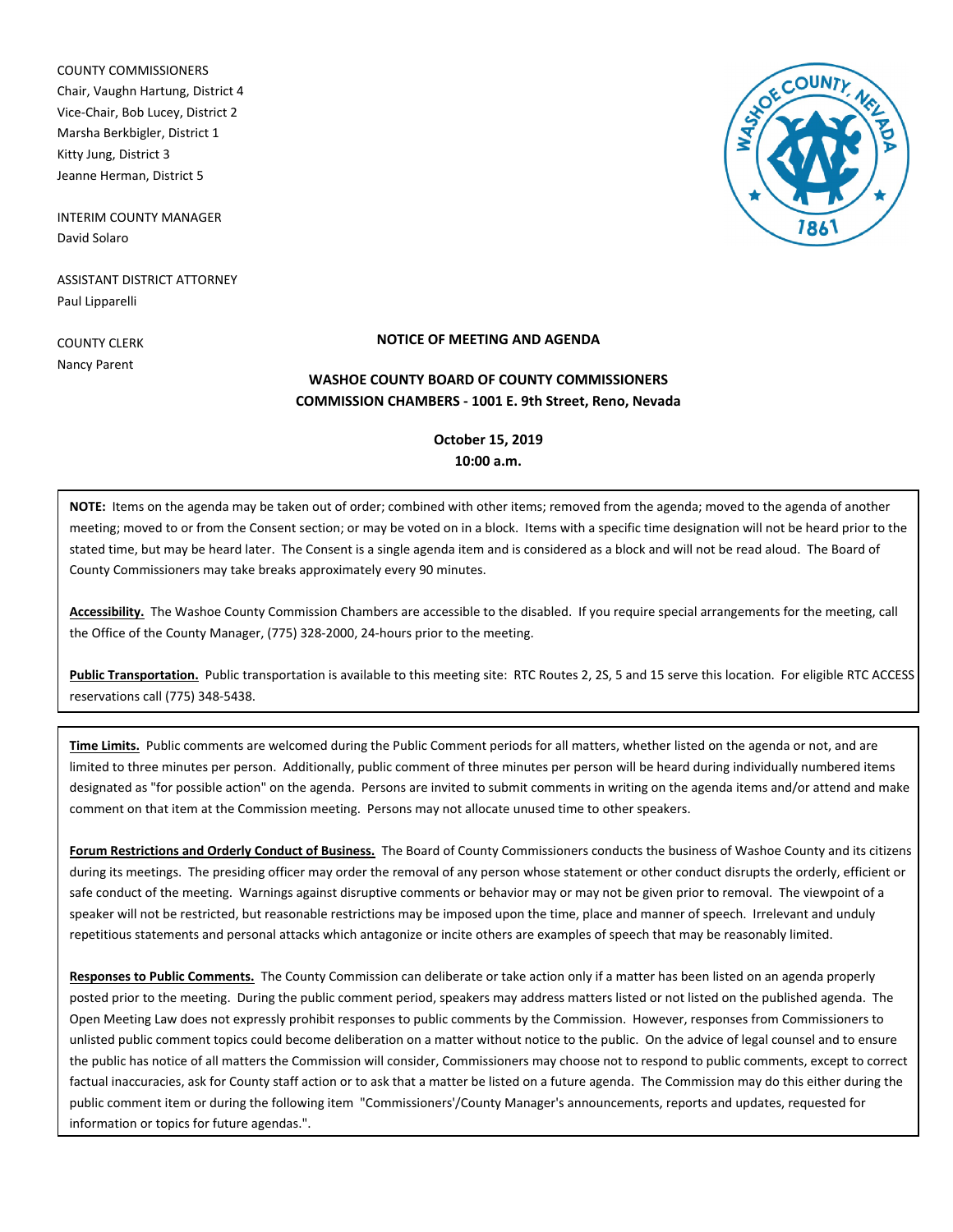Board of County Commissioners Meeting - October 15, 2019

Pursuant to NRS 241.020, the Agenda for the Board of County Commissioners has been posted at the following locations: Washoe County Administration Building (1001 E. 9th Street, Bldg. A), Washoe County Courthouse-Second Judicial District Court (75 Court Street), Reno City Hall - Clerk's Office (1 E. 1st Street); Sparks Justice Court (1675 East Prater Way); www.washoecounty.us/bcc/board\_committees/ and <https://notice.nv.gov>.

Support documentation for the items on the agenda, provided to the Washoe County Board of Commissioners is available to members of the public at the County Manager's Office (1001 E. 9th Street, Bldg. A, 2nd Floor, Reno, Nevada) Marilyn Kramer, Assistant to the County Manager, (775) 328-2000 and on Washoe County's website www.washoecounty.us/bcc <http://www.washoecounty.us/bcc>

### **10:00 a.m.**

- 1. Salute to the flag.
- 2. Roll call.
- 3. New Employee Introduction. Human Resources.
- Certificates honoring the following Washoe County employees who have completed essential employee development courses--Human Resources 4.

Robert Andrews, Comptroller, Essentials of SAP for Financial Staff Irene Dominguez, WCSO, Essentials of SAP for Financial Staff Jessica Haro, Public Defender, Essentials of Personal Effectiveness Nicole Klitzke, Public Administrator, Essentials of SAP for HR Reps Robin Posniak, Library, Promote Yourself! Mini Certificate Program Catherine Salim, Registrar of Voters, Promote Yourself! Mini Certificate Program Edwin Smith, Comptroller, Essentials of SAP for HR Reps

- 5. Public Comment. Comment heard under this item will be limited to three minutes per person and may pertain to matters both on and off the Commission agenda. The Commission will also hear public comment during individual action items, with comment limited to three minutes per person. Comments are to be made to the Commission as a whole.
- 6. Commissioners'/County Manager's announcements, reports and updates to include boards and commissions updates, requests for information or topics for future agendas. (No discussion among Commissioners will take place on this item.)

## **7. Proclamation. (for possible action)**

Proclaim the week of October 20-26, 2019 as National Friends of Libraries Week. FOR POSSIBLE ACTION 7.A.

*Attachments:* [National Friends of Libraries Week 10-15-19](http://washoe-nv.legistar.com/gateway.aspx?M=F&ID=5c9693aa-504d-4ffc-b073-8a5f6abeb1c5.pdf)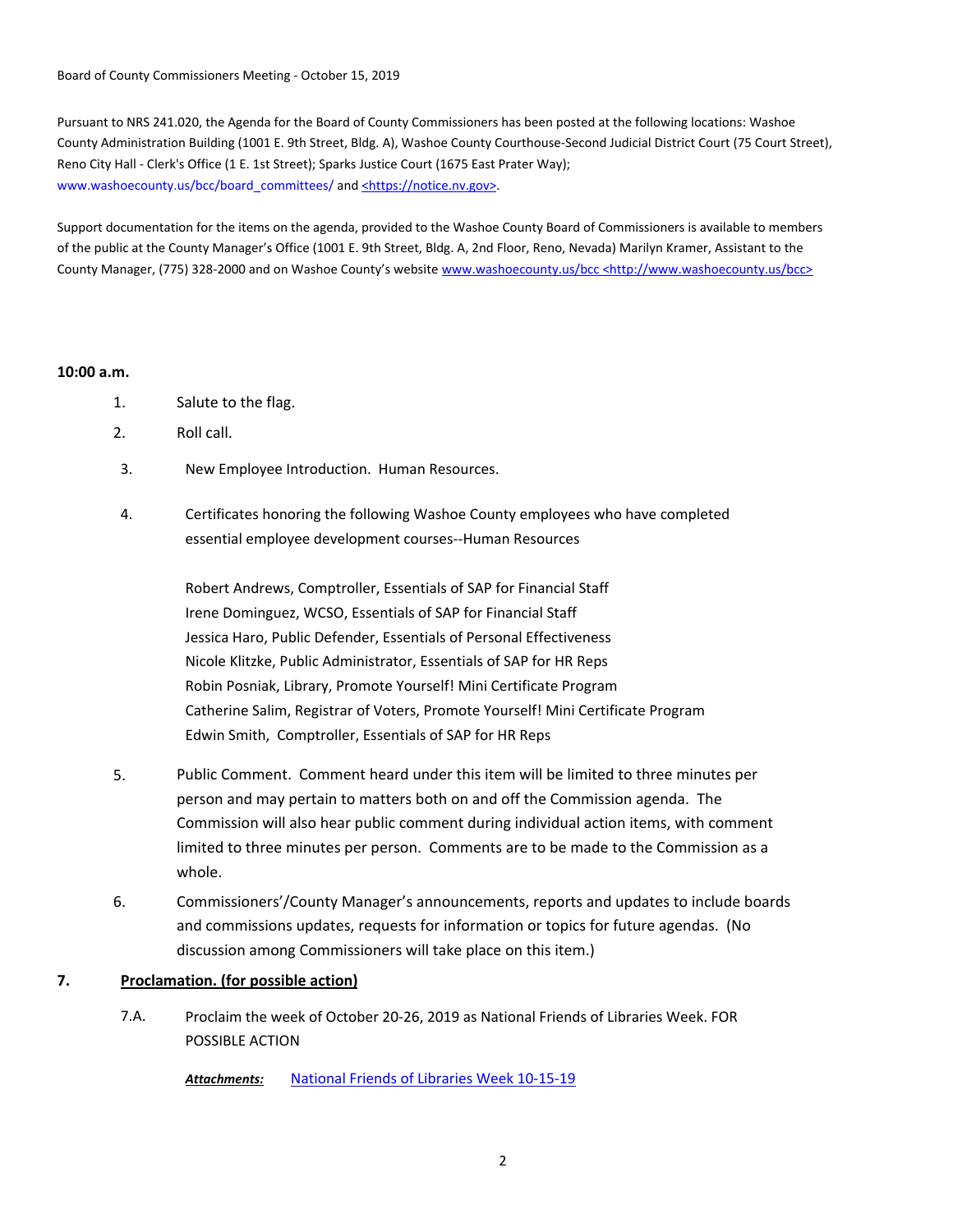### **8. Donations. (for possible action)**

Recommendation to accept cash [\$12,970.62] and in-kind donations [estimated value \$11,764.07] from various businesses, organizations and individuals for Regional Parks and Open Space programs and facilities; and direct the Comptroller's Office to make the appropriate budget amendments. Community Services. (All Commission Districts.) FOR POSSIBLE ACTION 8.A.

*Attachments:* [BCC 10-15-19 - Staff report - Park donations](http://washoe-nv.legistar.com/gateway.aspx?M=F&ID=d266cdfc-7dc0-4c2f-ad93-0cc36acbbae2.docx)

Recommendation to accept a cash donation of [\$12,500] from Black Rock LLC in support of increased demand for fire and emergency medical services associated with the "Burning Man" event and if approved, direct the Comptroller to make the appropriate budget amendments. Manager's Office. (Commission District 5.) FOR POSSIBLE ACTION 8.B.

[BCC 10-15-19 Burning Man Donation Staff Report](http://washoe-nv.legistar.com/gateway.aspx?M=F&ID=19bdf495-35ad-49f3-bfd2-50171ab51ba7.doc) [2019 Burning Man Request](http://washoe-nv.legistar.com/gateway.aspx?M=F&ID=78350057-7f9e-4ea2-88ec-bdcc7e365159.docx) [Burning Man 2019 Donation and Letter](http://washoe-nv.legistar.com/gateway.aspx?M=F&ID=f33f6500-eded-46fc-902e-6eee84e23fed.pdf) *Attachments:*

Recommendation to accept a donation of [\$525.00] from a private citizen to the Washoe County Sheriff's Office to be used for the purchase a duty firearm and, if approved, authorize Comptroller's Office to make appropriate budget amendments. Sheriff. (All Commission Districts.) FOR POSSIBLE ACTION 8.C.1.

*Attachments:* [BCC 10-15-2019 - Sheriff- Cash Donation \[\\$525\].doc](http://washoe-nv.legistar.com/gateway.aspx?M=F&ID=941724ab-a5b2-402e-a901-e7eba801d953.doc)

Recommendation to accept a cash donation of [\$1,000.00] from Community Foundation of Western Nevada to the Washoe County Sheriff's Office to be used for the Secret Witness Program, and, if approved, authorize Comptroller's Office to make appropriate budget amendments. Sheriff. (All Commission Districts.) FOR POSSIBLE ACTION 8.C.2.

*Attachments:* [BCC 10-15-19 - Sheriff - Secret Witness Donation \[\\$1000.00\].doc](http://washoe-nv.legistar.com/gateway.aspx?M=F&ID=23af1bf6-b811-4802-b447-8a82c7a0582b.doc)

# **End of Consent Items**

Presentation on capital improvement funding and possible direction to continue to explore financing and implementation strategies for future capital improvement needs through the strategic planning and capital improvement budgeting processes. Manager's Office. (All Commission Districts.) FOR POSIBBLE ACTION 9.

*Attachments:* [Staff Report-Capital Improvements](http://washoe-nv.legistar.com/gateway.aspx?M=F&ID=4b535228-f45b-4b11-bbf4-174186ccee37.doc)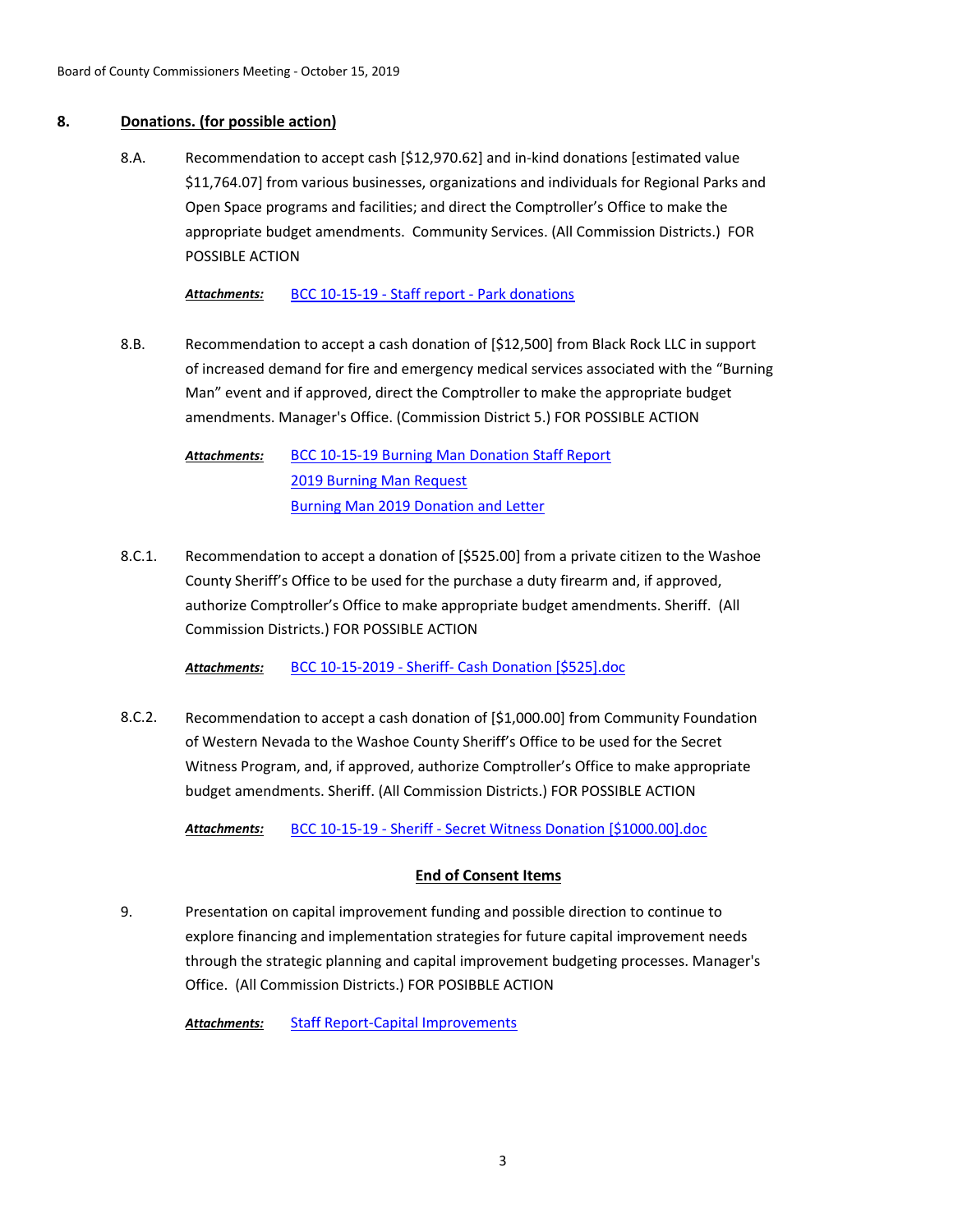- 10. Public Comment. Comment heard under this item will be limited to three minutes per person and may pertain to matters both on and off the Commission agenda. The Commission will also hear public comment during individual action items, with comment limited to three minutes per person. Comments are to be made to the Commission as a whole.
- 11. Commissioners'/County Manager's announcements, reports and updates to include boards and commissions updates, requests for information or topics for future agendas. (No discussion among Commissioners will take place on this item.)

## **Adjournment**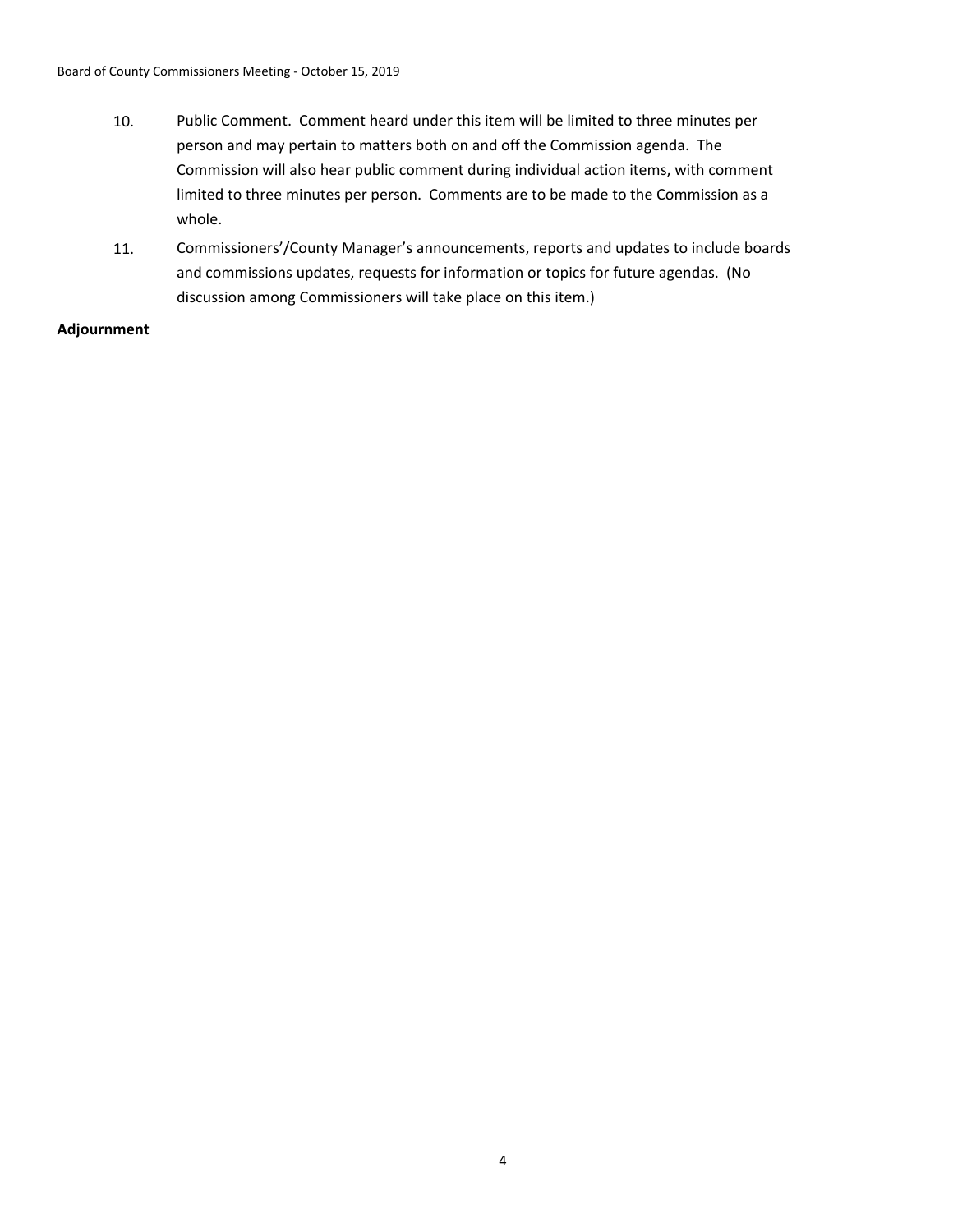Various boards/commissions the Washoe County Commissioners may be a member of or liaison to:

#### Chair Hartung

Community Homelessness Advisory Board (alternate) Nevada Association of Counties Board of Directors Regional Transportation Commission Truckee Meadows Regional Planning Agency Governing Board Truckee Meadows Water Authority Board Truckee River Flood Management Authority Washoe County Investment Committee Washoe County Stadium Authority Washoe-Storey Conservation District (alternate) Western Regional Water Commission

#### Vice-Chair Lucey

Community Homelessness Advisory Board Economic Development Authority of Western Nevada (EDAWN) (alternate) Nevada Association of Counties Board of Directors (NACO) Regional Transportation Commission Reno-Sparks Convention & Visitors Authority Tahoe Regional Planning Agency Governing Board (alternate) Tahoe Transportation District Board of Directors (alternate) Tahoe Transportation Commission (alternate) Truckee Meadows Water Authority (alternate) Truckee River Flood Management Authority (alternate) Washoe County Investment Committee Washoe County Legislative Liaison Washoe County School District Capital Funding Protection Committee Washoe County School District Oversight Panel Washoe County Stadium Authority (alternate) Western Regional Water Commission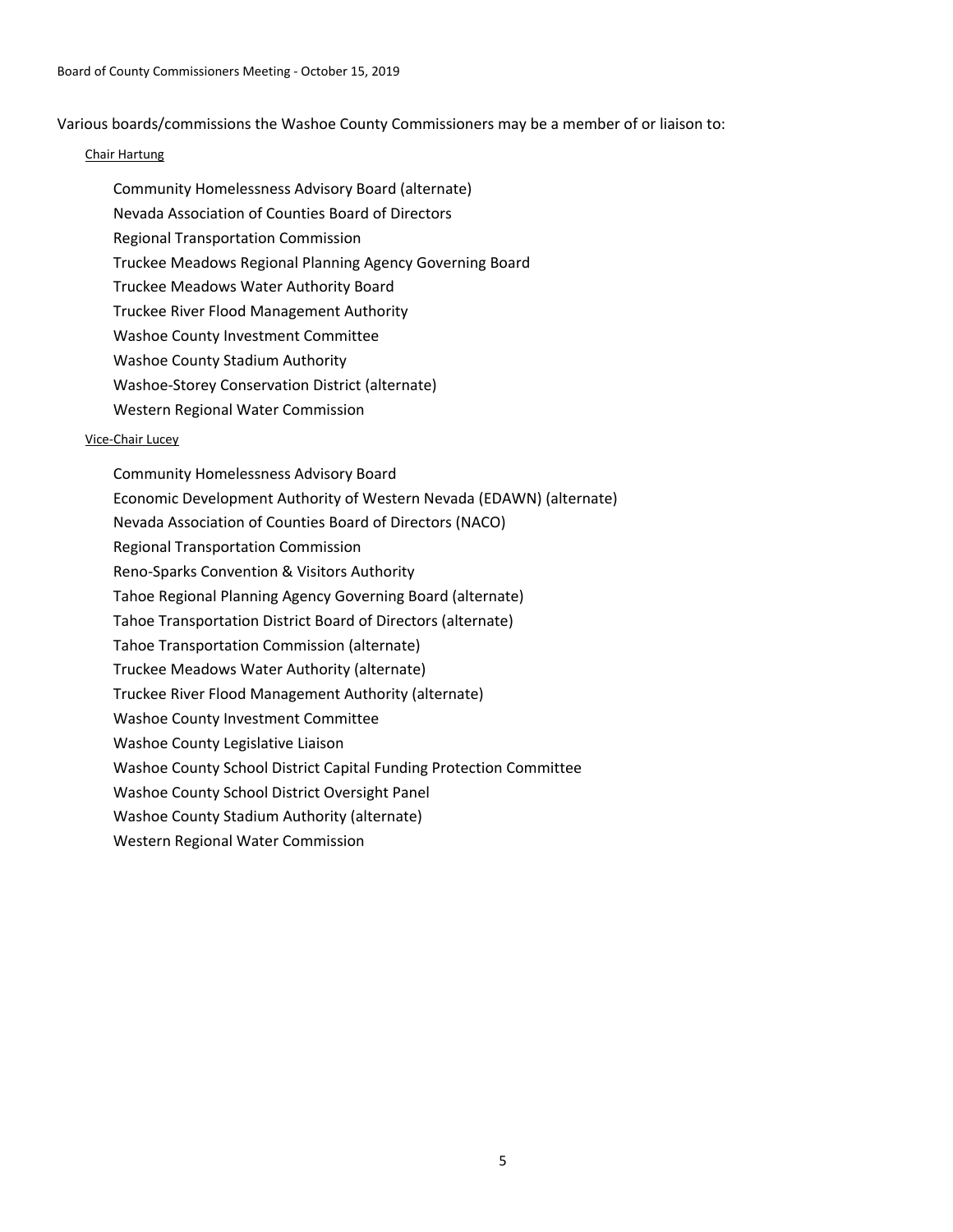### Commissioner Berkbigler

Community Homeslessness Advisory Board EDAWN (Economic Development Authority of Western Nevada) (liaison) Nevada Tahoe Conservation District Board of Supervisors Tahoe Prosperity Center Board of Directors Tahoe Regional Planning Agency Governing Board Tahoe Transportation District Board of Directors Tahoe Transportation Commission Truckee Meadowsl Regional Planning Agency Governing Board Truckee Meadows Water Authority Board (alternate) Truckee River Flood Management Authority (alternate) Washoe County District Board of Health Washoe County Stadium Authority

### Commissioner Jung

- Nevada Works (alternate)
- Statewide Partnership on Opioid Crisis
- Truckee Meadows Water Authority Board (alternate)
- Truckee River Flood Management Authority (alternate)
- Washoe County Criminal Justice Advisory Committee
- Washoe County Internal Audit Committee
- Washoe County Legislative Liaison
- Washoe County Open Space and Regional Parks Commission
- Washoe County Senior Services Advisory Board Liaison
- Washoe County Stadium Authority